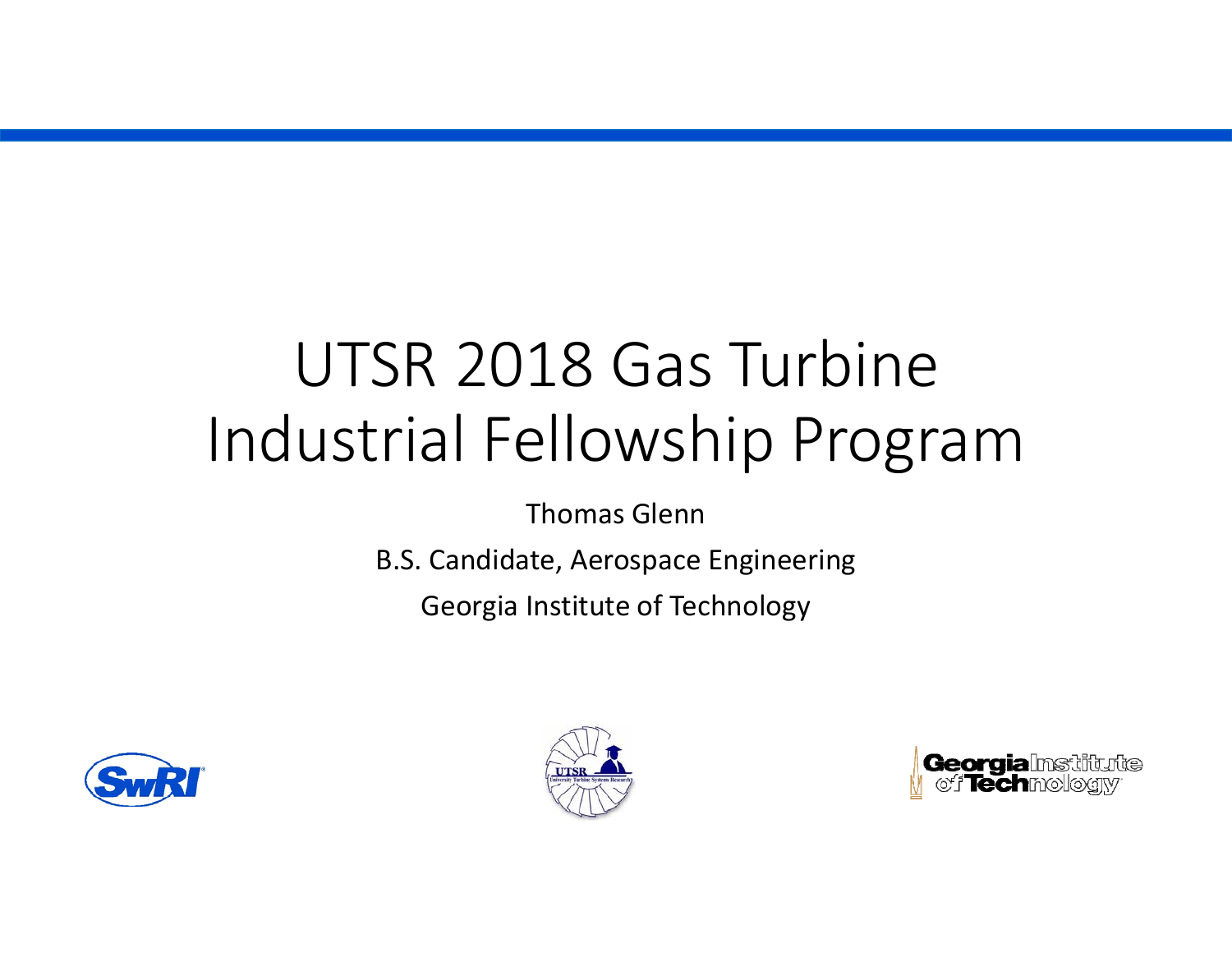### Fellow Background

- Hometown: Flowery Branch, GA
- Rising 4<sup>th</sup> year Aerospace Engineering Undergrad at Georgia Institute of Technology
- Undergraduate research assistant at the Ben T. Zinn Combustion Laboratory







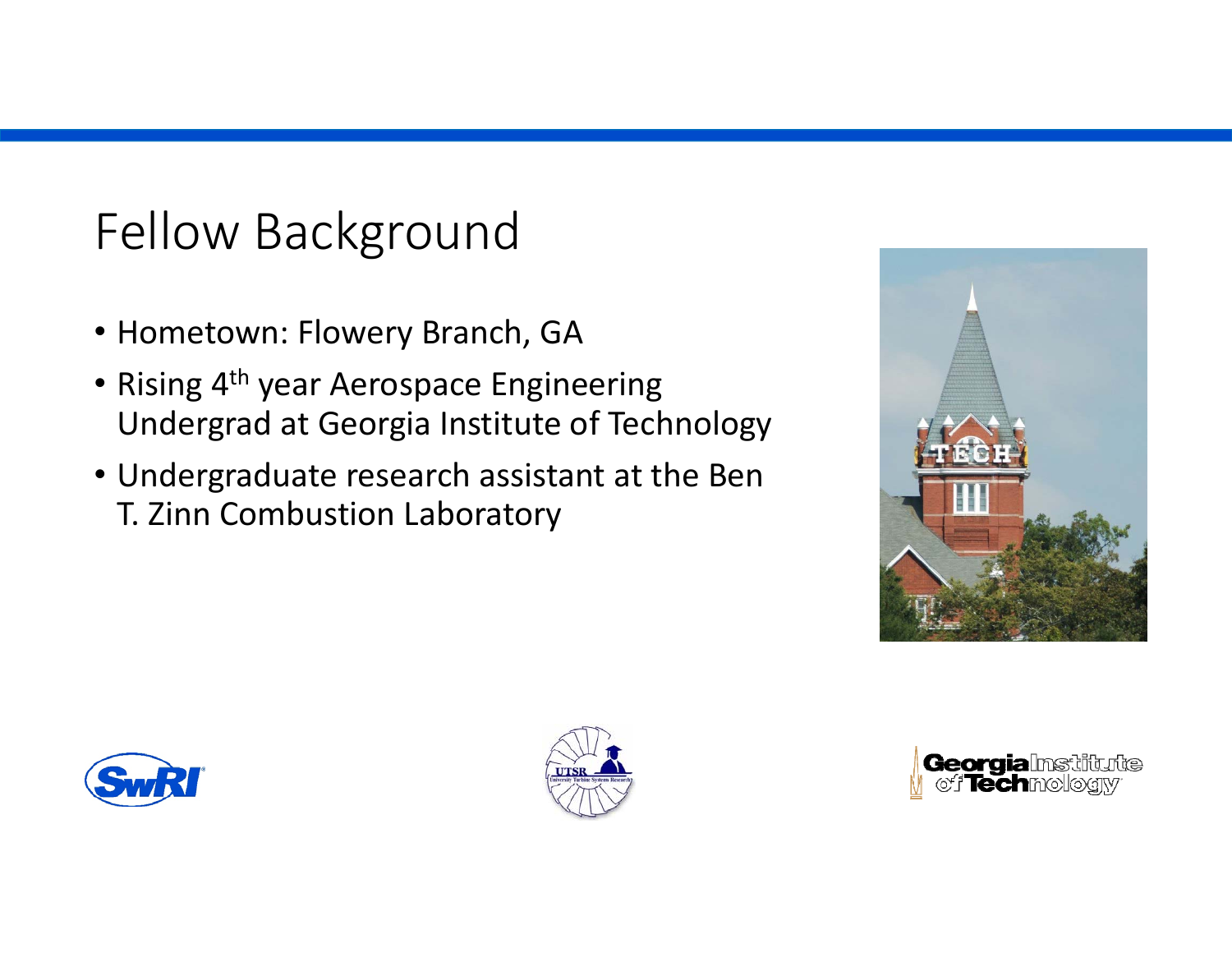# Introduction

- Three main tasks performed during research fellowship
	- Axial Compressor Test Demo
		- Design and construction
	- High‐Pressure Oxygen Safety Review
		- Literature review and risk identification
	- Original Gas Turbine Design Project Renewal
		- Assistance in preparing project for renewal





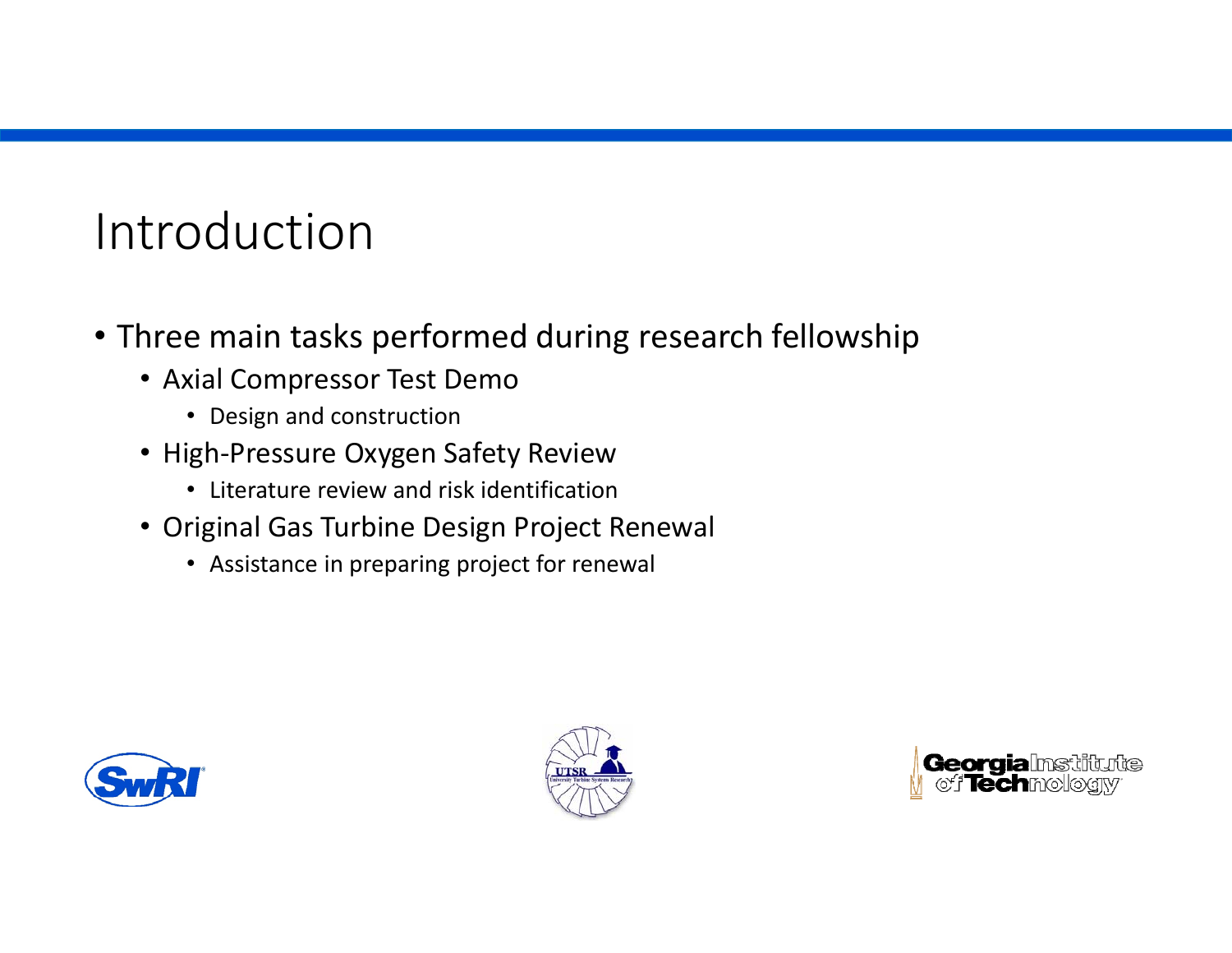#### Axial Compressor Demo

- Axial compressor demo for turbomachinery design training course
	- Based on cordless leaf‐blower with two‐stage axial compressor



• Transparent compressor stage gives access to blade geometry for aerodynamics calculations





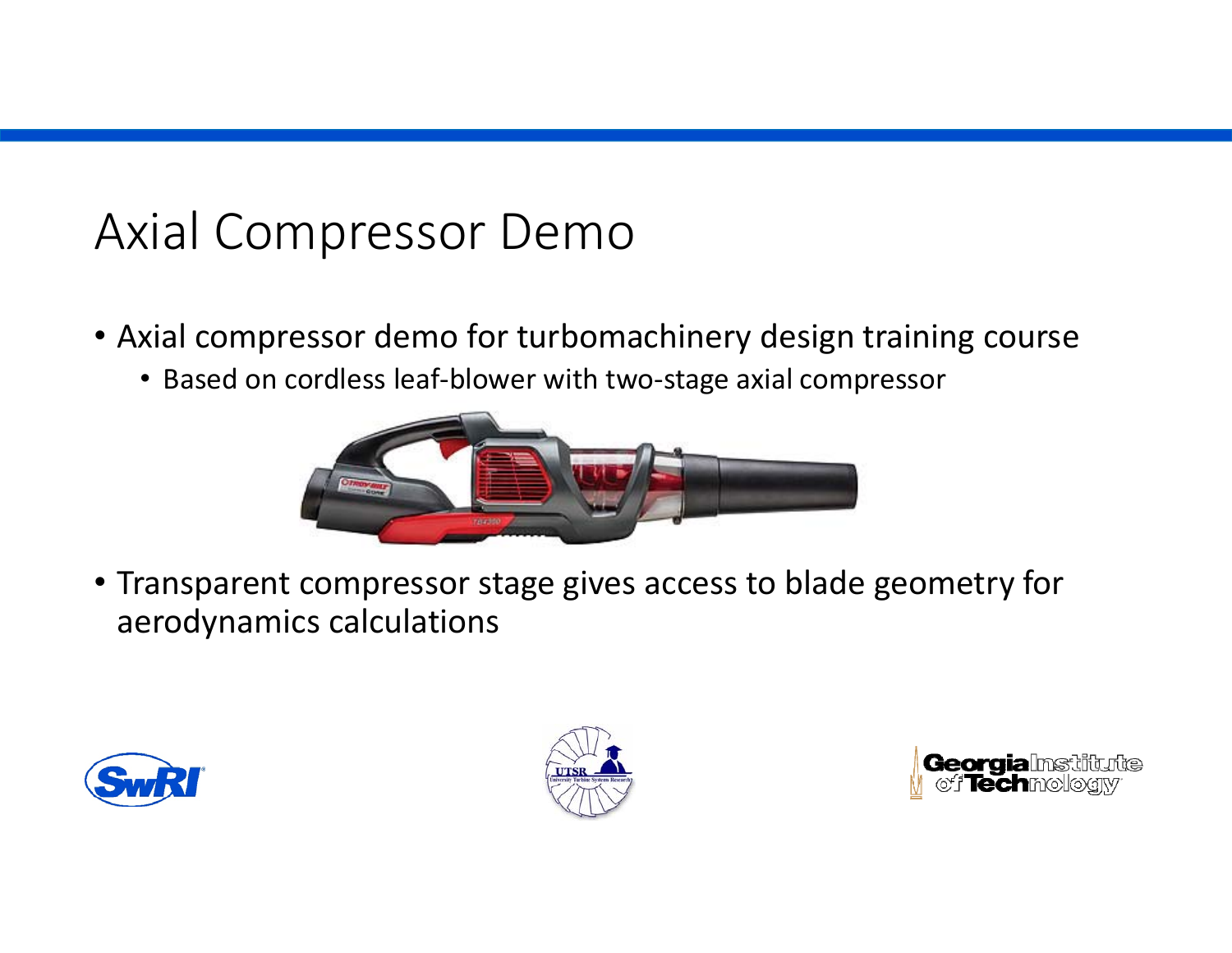## Axial Compressor Demo (cont.)

• Instrumentation: dP sensor, static pressure sensor, orifice plate, thermocouples, potentiometer throttling



Test Demo P&ID







Completed Axial Compressor **Test Demo** 

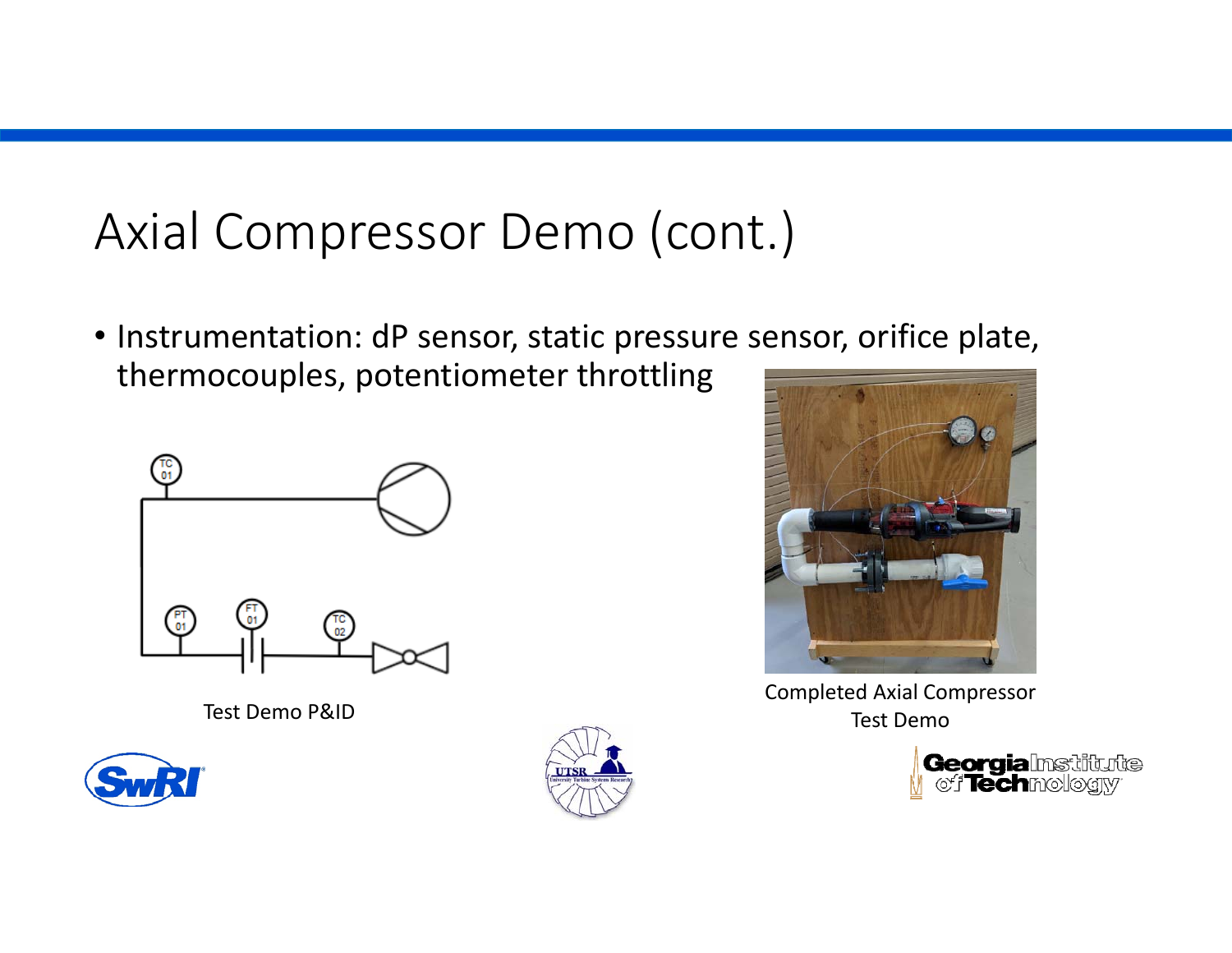## Axial Compressor Demo (cont.)

- Theoretical compressor map constructed using velocity triangles and isentropic compressor relationships
- Actual performance roughly half that of the theoretical model

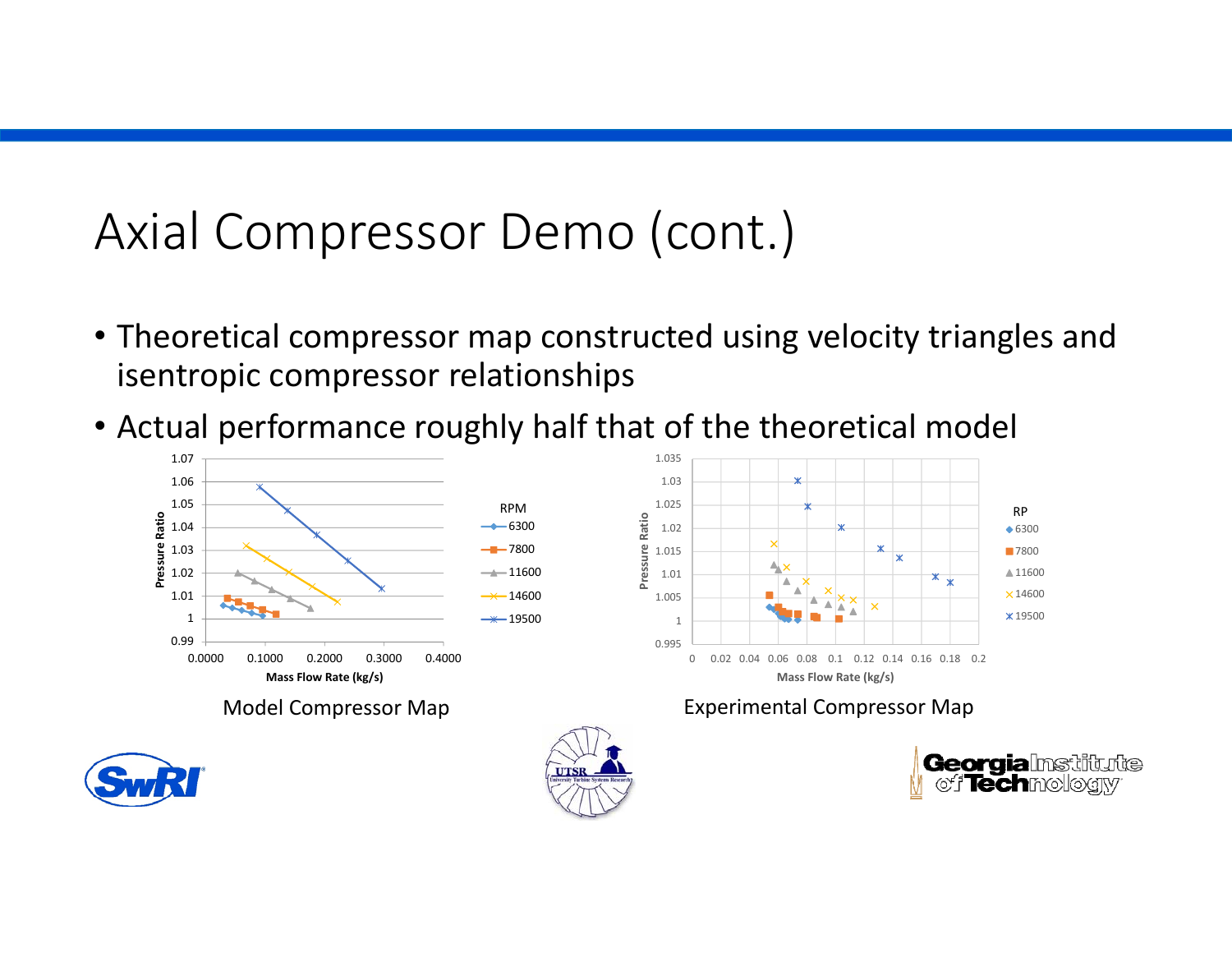## Axial Compressor Demo (cont.)

- Future Work
	- Reduce vibrations at high speeds that might affect gauge accuracy
	- Consider replacing 0-50 in.  $\text{H}_{2}$ O dP gauge with 0-15 or 0-25 in.  $\text{H}_{2}$ O gauge
	- Performance is affected by battery charge, so an additional battery would prove useful if the demo needs to run for longer periods of time





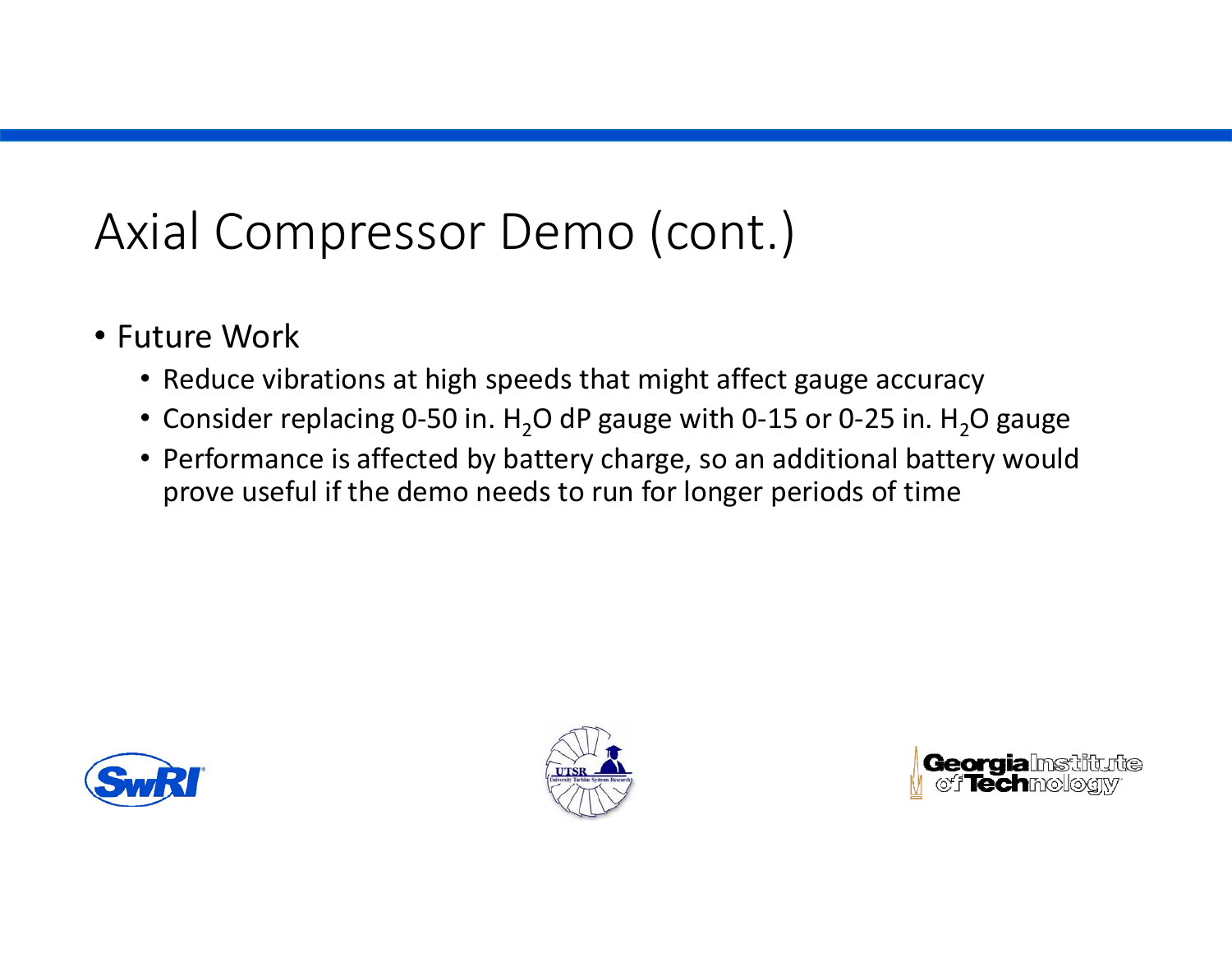# High Pressure Oxygen Safety Review

- Background
	- Oxy-fuel supercritical CO $_2$  gas turbine combustor
	- Reduced flow test loop
	- Oxygen supplied at pressures as high as 31.6 MPa
	- Components and materials reviewed for safe use and operation

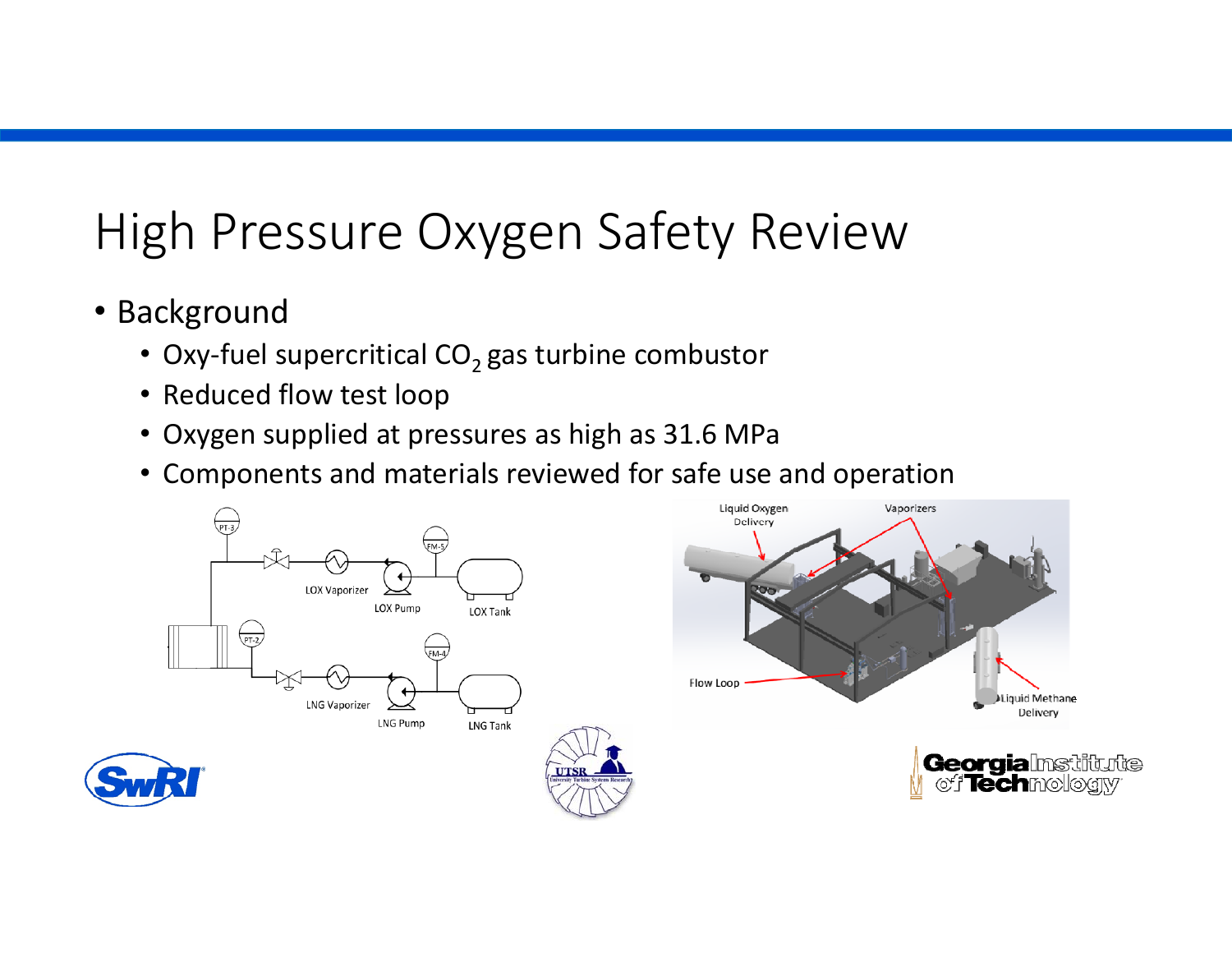# High Pressure Oxygen Safety Review (cont.)

- At high pressures, gaseous and liquid oxygen is an incredibly potent oxidizer
	- At 100% oxygen concentration, most nonmetals are flammable
	- As pressure increases, metals will also become flammable



The curve shown in Figure 2 is valid for design temperatures up to 150 °C (302 °F) for carbon steel piping, and 200 °C (392 °F) for stainless steel and non-ferrous piping. The carbon steel temperature limitation may be increased to 200 °C (392 °F) provided a hazard analysis is performed that takes into account factors such as site conditions, operating experience, experimental data, etc. Pressures are limited to a maximum of 21 MPa (3000 psig).



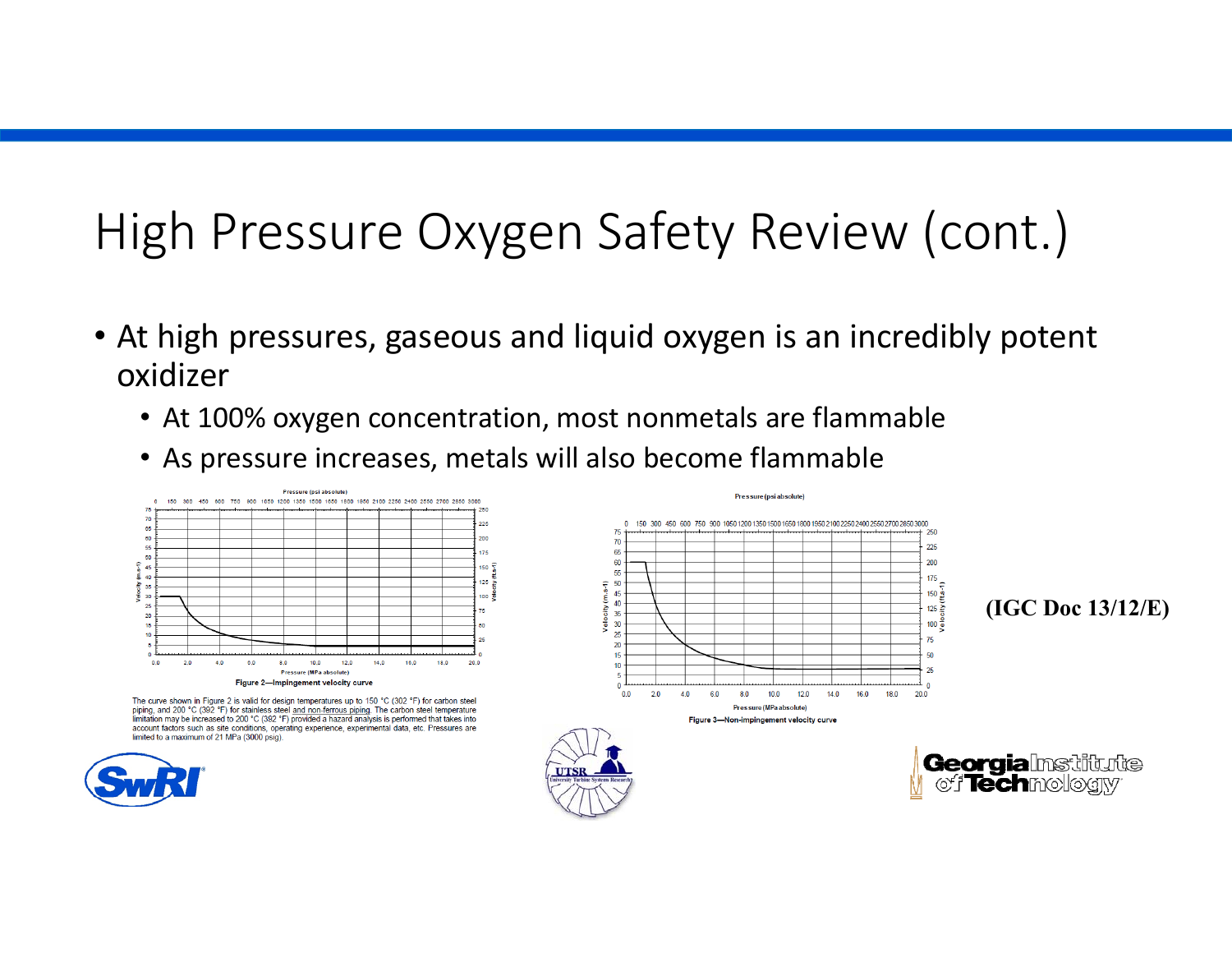# High Pressure Oxygen Safety Review (cont.)

- Material Selection
	- Nickel, Monel, brass, and Inconel metals are more resistant to ignition than stainless steel, carbon steel, and aluminum
	- Carbon and stainless steels can be used at low pressures and velocities
	- All nonmetal components should be tested in before use
- Component Selection
	- High risk components include valves (globe, butterfly, ball, check, relief), regulators, filters, and fittings
- Particle impact ignition risk can be mitigated through thorough chemical and mechanical cleaning





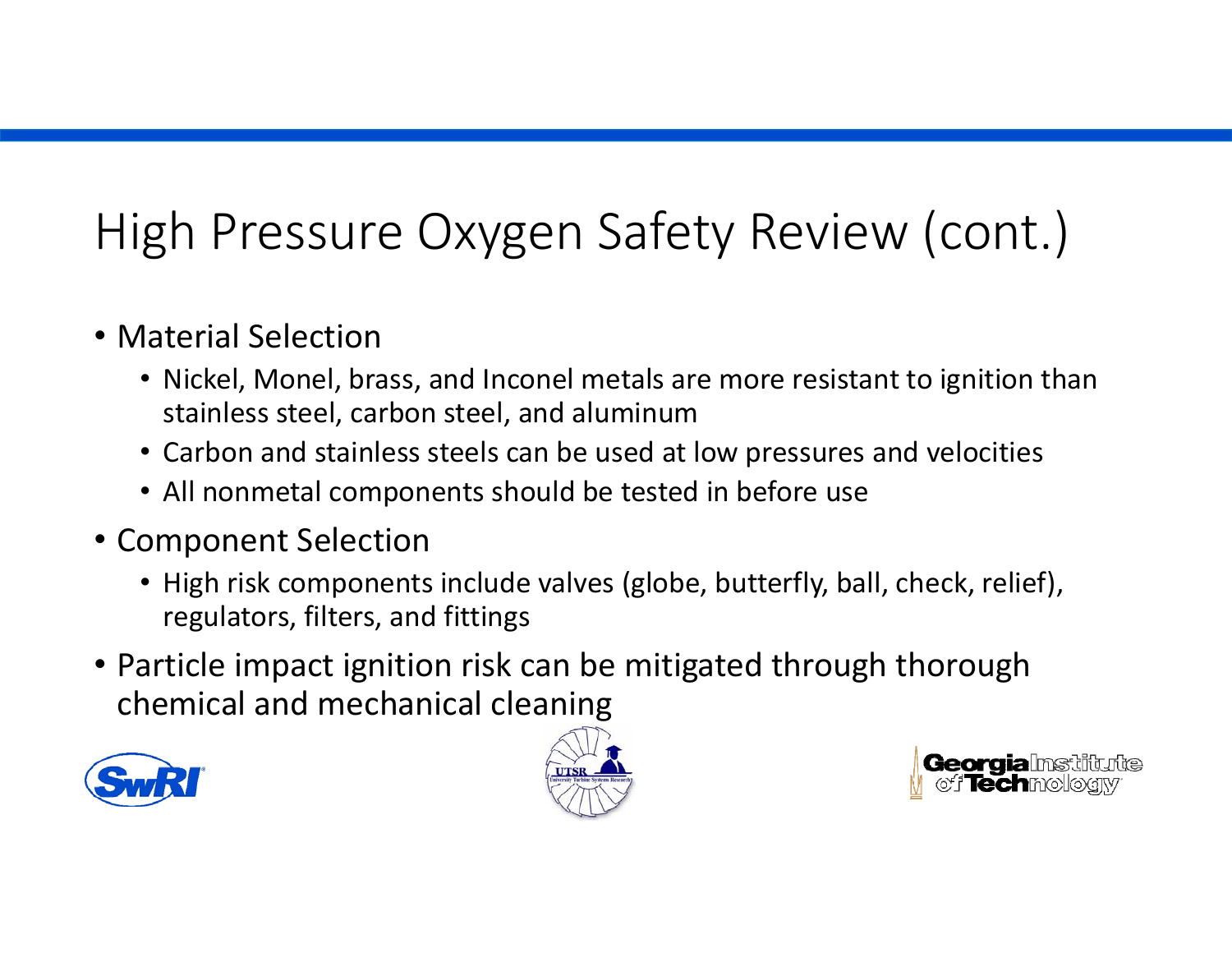# Great Horned Owl (GHO)

- IARPA program focused on the development of systems that can be utilized in <sup>a</sup> small UAV
- SwRI developed <sup>a</sup> prototype small, lightweight gas turbine generator for use in an electric hybrid propulsion system
	- Features novel single disk radial flow design
	- Simple construction, lightweight, rugged design
	- Novel bearing lubrication system using two peristaltic pumps
- Photos and details are limited due to IARPArequirements







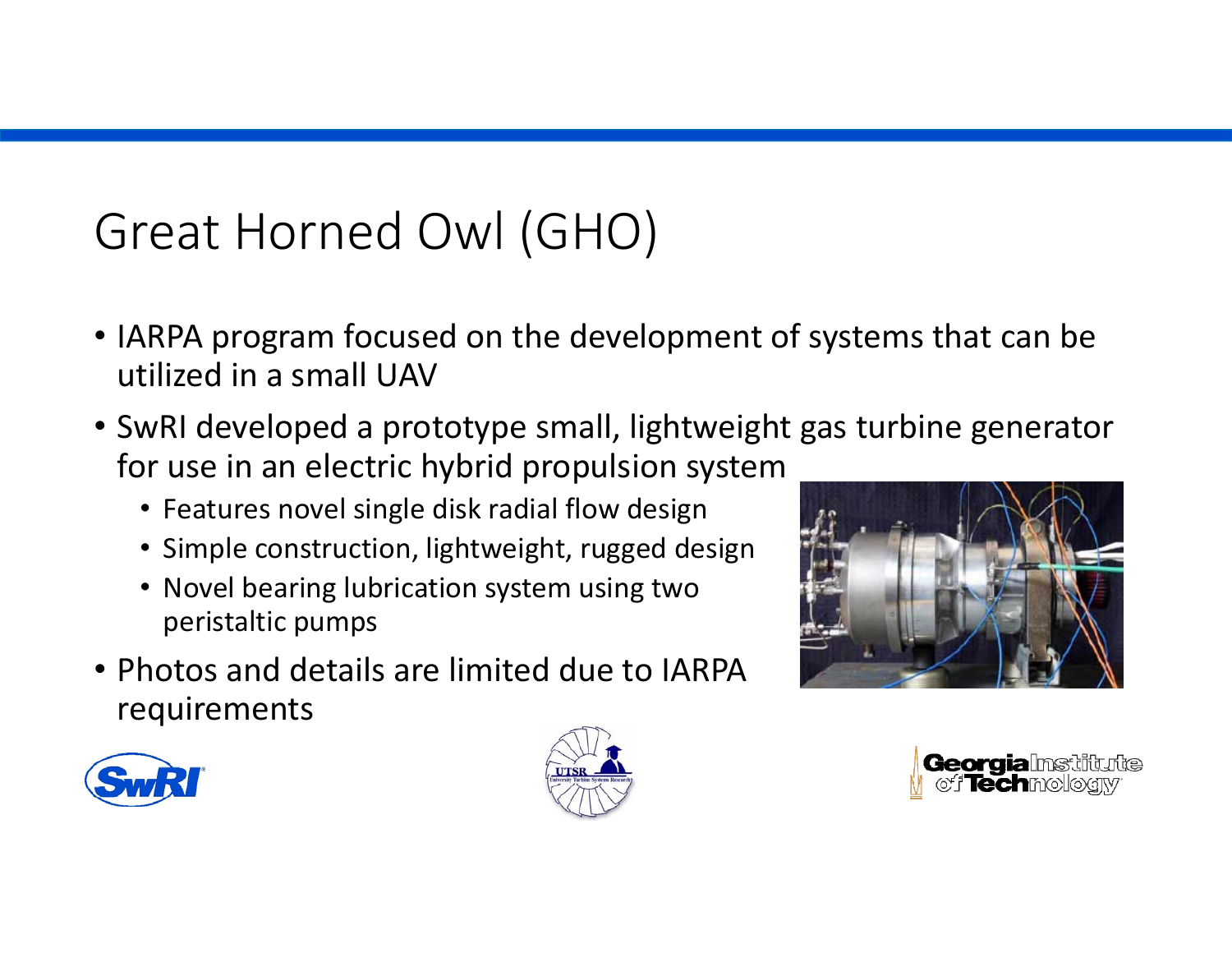# GHO (cont.)

- Fellowship tasks
	- Experimental setup for project renewal
		- Computer installation for DAQ and controls
	- Repaired bearing lubrication system and visually inspected bearings to ensure proper delivery of lubrication oil
	- New fuel tank installed and connected to boost pump supply
	- Prepared GHO for rotor balancing process





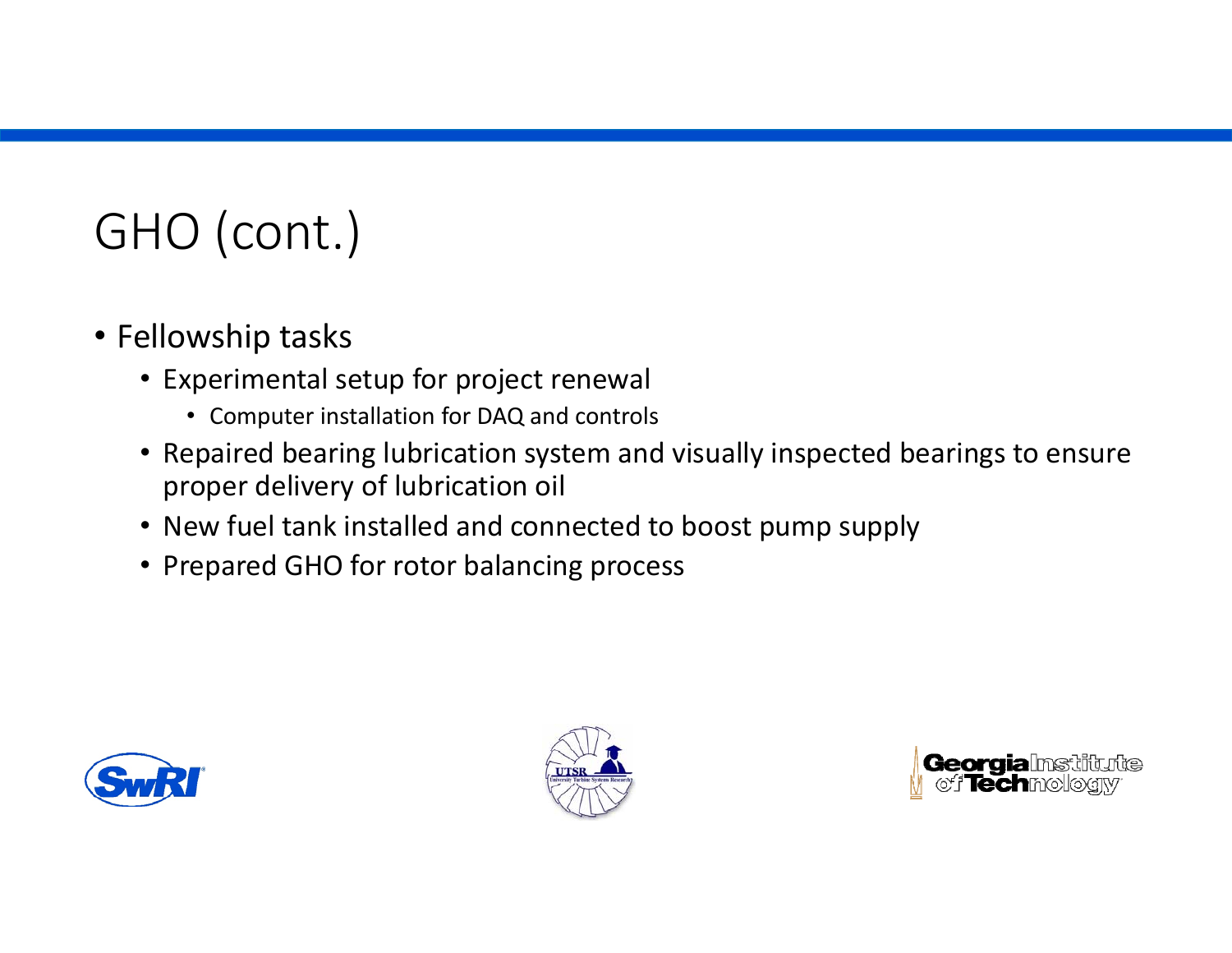# Miscellanea

- Modal testing for tie bolt rotor
	- Ping testing and ANSYS analysis
- Literature Review
	- Relationship between axial preload and angular contact bearing stiffness
	- Strong disparity between experimental data and theoretical models